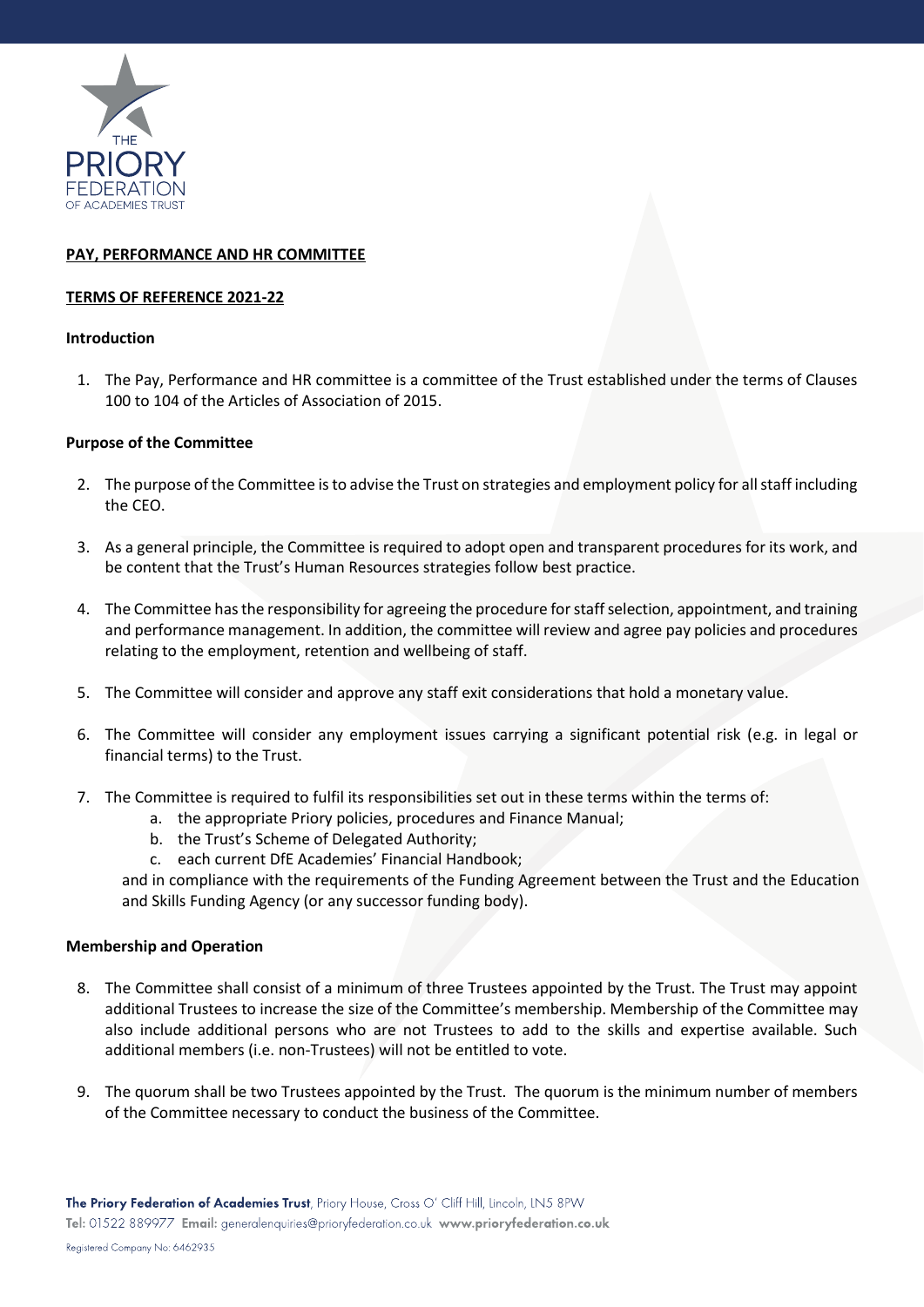- 10. The Committee shall be served by the Director of Human Resources or their deputy.
- 11. The Chair will be appointed by the full Trust Board.
- 12. The Committee may appoint a Vice/Deputy Chair if it so wishes.
- 13. In the event of the Chair or Vice/Deputy Chair (if one exists) of the Committee being unable to attend, the remaining members shall elect one of their members as Chair for the meeting.
- 14. The Chair shall have the power to invite other individuals to attend any meeting if deemed appropriate to the business. Lead members of the Senior Leadership Team whose area of responsibility includes matters relative to the Detailed Responsibilities of the Committee listed below shall be expected to attend meetings of the Committee.
- 15. The Committee is entitled, wherever it is satisfied that it is appropriate to do so, to go into confidential session and (subject to the rules of quoracy) to exclude any, or all, participants and observers, except the Clerk to the Committee.
- 16. The Committee shall undertake an annual review of these terms of reference, and recommend to the Trust Board the approval of any changes deemed necessary.

#### **Detailed Responsibilities**

- 17. The Committee is also tasked with the following matters of detail:
	- a) the design and implementation of application and selection processes, including determining the criteria for the search for new, highly talented individuals
	- b) advising the Trust on key staffing policies in relation to pay, terms and conditions of service for staff
	- c) agreeing on any proposed collective bargaining arrangements with the recognised trade unions
	- d) Approve pay and pay progression for CEO; Headteachers; and Trust SLT
	- e) recommendations to the Trust Board on the appointment of the Chief Executive Officer
	- f) reviewing the staffing structure in consultation with the Chief Executive Officer
	- g) to ensure the Trusts staffing profile is effective and efficient
	- h) Approve contractual Settlements/termination/redundancy agreements over £50,000 (ESFA approval required for non-contractual settlements)
	- i) to make recommendations on HR-related expenditure to the Finance Committee
	- j) setting targets, monitoring the absence statistics and overseeing the Human Resources scorecard for the Trust Board
	- k) to oversee search, selection and recruitment in the governance process

#### **Meetings**

- 18. Committee meetings will be held on an as-required basis but at least once a term.
- 19. A member of the Committee will make a record of all proceedings at each meeting. Minutes will be circulated to members within seven days of the meeting, and presented with the agenda for the next full Board meeting.
- 20. The Committee will liaise with such other committees and invite members of other committees to attend its meeting as should be deemed appropriate.
- 21. Any matters which may be in conflict with the work of another committee must be referred to the Trustees.